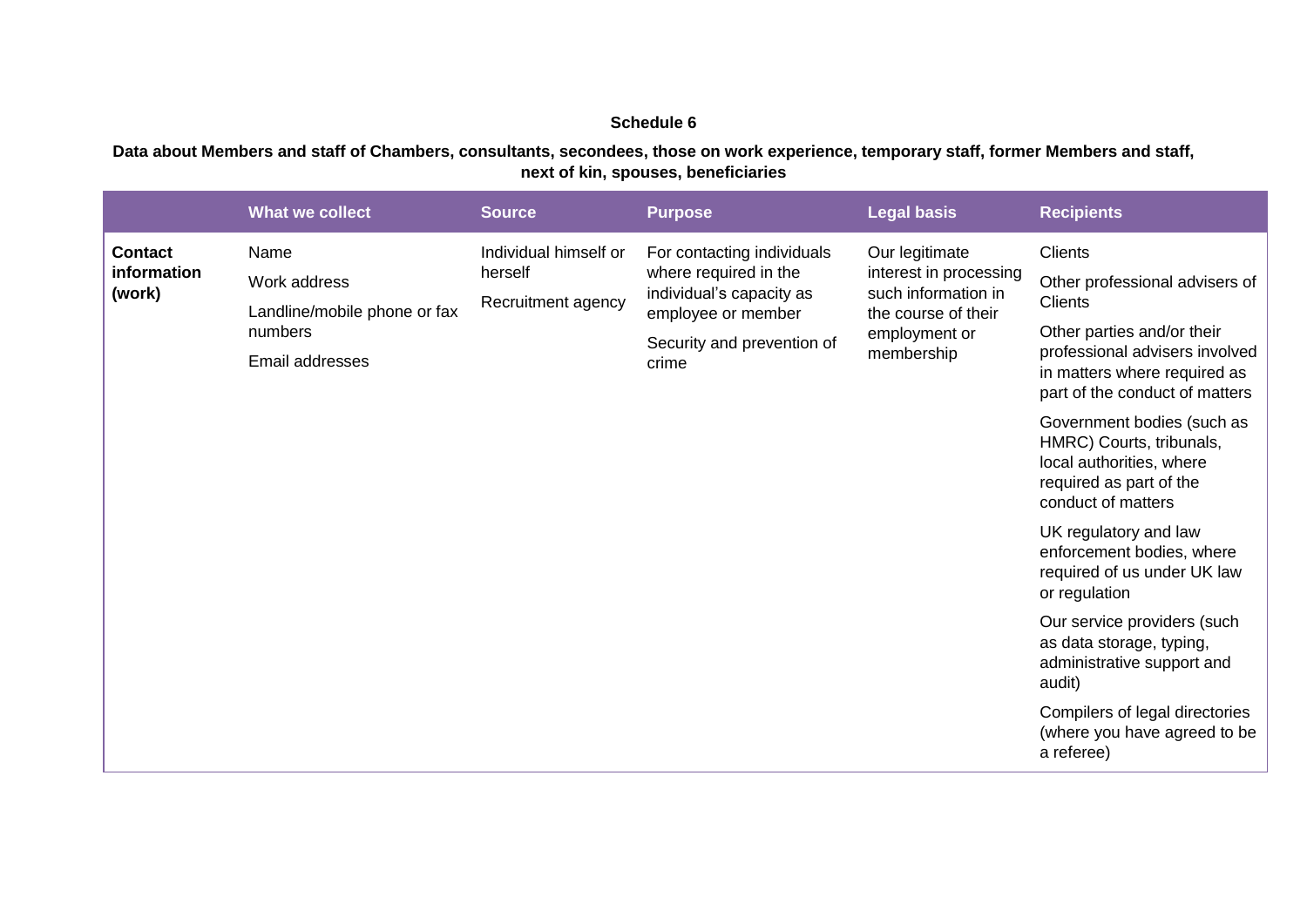|                                                                   | <b>What we collect</b>                                              | <b>Source</b>                             | <b>Purpose</b>                                                                                                                                                                                                                        | <b>Legal basis</b>                                                                                                                                             | <b>Recipients</b>                                                                                  |  |
|-------------------------------------------------------------------|---------------------------------------------------------------------|-------------------------------------------|---------------------------------------------------------------------------------------------------------------------------------------------------------------------------------------------------------------------------------------|----------------------------------------------------------------------------------------------------------------------------------------------------------------|----------------------------------------------------------------------------------------------------|--|
| <b>Contact</b><br>information<br>(personal) and<br>other personal | Home address                                                        | Individual himself or<br>herself          | In order to keep appropriate<br>employment records                                                                                                                                                                                    | Our legitimate<br>interest in processing<br>such information in<br>the course of their<br>employment or<br>membership<br>Compliance with a<br>legal obligation | UK regulatory and law<br>enforcement bodies, where<br>required of us under UK law<br>or regulation |  |
|                                                                   | Landline/mobile phone<br>numbers                                    | Health professionals<br>(for health data) | For contacting individuals<br>where required in the<br>individual's capacity as<br>employee or member<br>For obtaining/verifying<br>evidence of identity                                                                              |                                                                                                                                                                |                                                                                                    |  |
| information                                                       | Email addresses                                                     |                                           |                                                                                                                                                                                                                                       |                                                                                                                                                                | Our service providers (such<br>as data storage, typing,<br>administrative support and<br>audit)    |  |
|                                                                   | Previous addresses                                                  |                                           |                                                                                                                                                                                                                                       |                                                                                                                                                                |                                                                                                    |  |
|                                                                   | Emergency contact details                                           |                                           |                                                                                                                                                                                                                                       |                                                                                                                                                                |                                                                                                    |  |
|                                                                   | Date of birth                                                       |                                           |                                                                                                                                                                                                                                       | Schedule 1, Part<br>$1(1)(1)(a)$ of the Data<br>Protection Act 2018                                                                                            | Health data may be provided<br>to medical professionals                                            |  |
|                                                                   | <b>Marital status</b>                                               |                                           | For contacting next of kin,<br>spouses and beneficiaries if<br>the circumstances require<br>(including notifying such<br>persons of their<br>entitlements to benefits as a<br>result of the death or<br>incapacity of the individual) |                                                                                                                                                                |                                                                                                    |  |
|                                                                   | Next of kin, spouse,<br>beneficiaries' names and<br>contact details |                                           |                                                                                                                                                                                                                                       |                                                                                                                                                                |                                                                                                    |  |
|                                                                   | Health data of individual                                           |                                           |                                                                                                                                                                                                                                       |                                                                                                                                                                |                                                                                                    |  |
|                                                                   | Sickness records and details                                        |                                           |                                                                                                                                                                                                                                       |                                                                                                                                                                |                                                                                                    |  |
|                                                                   | Occupational health reports -<br>and pre-employment<br>screening    |                                           |                                                                                                                                                                                                                                       | Access to medical reports<br>for employment purposes<br>(including to manage                                                                                   |                                                                                                    |  |
|                                                                   | Dietary information                                                 |                                           | performance)                                                                                                                                                                                                                          |                                                                                                                                                                |                                                                                                    |  |
|                                                                   |                                                                     |                                           | Security and prevention of<br>crime                                                                                                                                                                                                   |                                                                                                                                                                |                                                                                                    |  |
|                                                                   |                                                                     |                                           | For catering purposes                                                                                                                                                                                                                 |                                                                                                                                                                |                                                                                                    |  |
| <b>Employment</b><br>information                                  | Position/Title                                                      | Individual himself or<br>herself          | In order to keep appropriate<br>employment records                                                                                                                                                                                    | Our legitimate<br>interest in processing<br>such information in<br>the course of their<br>employment or                                                        | <b>Clients</b>                                                                                     |  |
|                                                                   | Employment history and CV                                           |                                           |                                                                                                                                                                                                                                       |                                                                                                                                                                | Other professional advisers of                                                                     |  |
|                                                                   | References from previous                                            | Recruitment agency                        | For assessing their<br>continued suitability for their                                                                                                                                                                                |                                                                                                                                                                | <b>Clients</b>                                                                                     |  |
|                                                                   | employers                                                           | Previous employers                        |                                                                                                                                                                                                                                       |                                                                                                                                                                | Other parties and/or their                                                                         |  |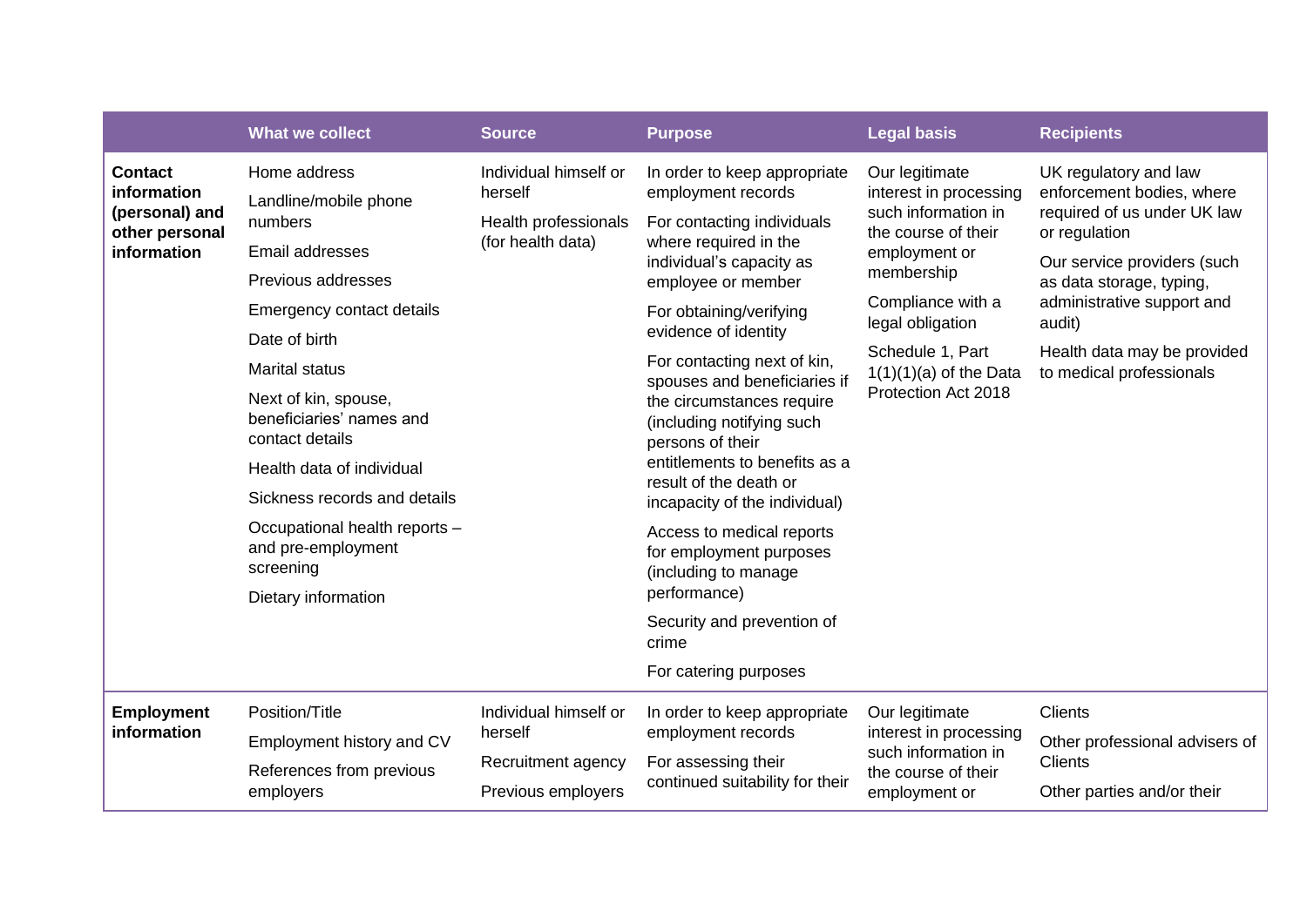|                                                                                                                                                            | <b>What we collect</b>                                      | <b>Source</b>                                                      | <b>Purpose</b>                                                                                    | <b>Legal basis</b>                                                                                      | <b>Recipients</b>                                                                                |
|------------------------------------------------------------------------------------------------------------------------------------------------------------|-------------------------------------------------------------|--------------------------------------------------------------------|---------------------------------------------------------------------------------------------------|---------------------------------------------------------------------------------------------------------|--------------------------------------------------------------------------------------------------|
|                                                                                                                                                            | Professional specialisms                                    | <b>Bar Standards</b>                                               | role                                                                                              | membership                                                                                              | professional advisers involved<br>in matters where required as<br>part of the conduct of matters |
|                                                                                                                                                            | Education, qualifications and<br>qualification certificates | Board/The Bar<br>Council<br>External<br>testing/assessment<br>body | For planning progression<br>For compliance with any<br>professional qualification<br>requirements | Our legitimate<br>interests in<br>performing our<br>instructions.                                       |                                                                                                  |
|                                                                                                                                                            | Disciplinary records                                        |                                                                    |                                                                                                   |                                                                                                         | Our service providers (such<br>as data storage, typing,<br>administrative support and<br>audit)  |
|                                                                                                                                                            | Performance records                                         |                                                                    |                                                                                                   | The legitimate<br>interest of Client in<br>performing its<br>instructions.                              |                                                                                                  |
|                                                                                                                                                            | Appraisals                                                  |                                                                    |                                                                                                   |                                                                                                         |                                                                                                  |
|                                                                                                                                                            | Performance feedback                                        |                                                                    |                                                                                                   |                                                                                                         | Compilers of legal directories<br>(where you have agreed to be<br>a referee)                     |
|                                                                                                                                                            | Interview notes                                             |                                                                    |                                                                                                   |                                                                                                         |                                                                                                  |
|                                                                                                                                                            | Languages spoken                                            |                                                                    |                                                                                                   |                                                                                                         |                                                                                                  |
|                                                                                                                                                            | Practicing certificate details<br>and caveats               |                                                                    |                                                                                                   |                                                                                                         |                                                                                                  |
|                                                                                                                                                            | Practicing certificate status                               |                                                                    |                                                                                                   |                                                                                                         |                                                                                                  |
|                                                                                                                                                            | Professional indemnity<br>information                       |                                                                    |                                                                                                   |                                                                                                         |                                                                                                  |
| Various test scores as<br>appropriate - MOT, 16pf,<br>Watson Glazer, professional<br>qualifications<br>Working patterns (days<br>worked and non-work days) |                                                             |                                                                    |                                                                                                   |                                                                                                         |                                                                                                  |
|                                                                                                                                                            |                                                             |                                                                    |                                                                                                   |                                                                                                         |                                                                                                  |
| <b>Financial</b><br>information                                                                                                                            | <b>Bank details</b>                                         | Individual himself or<br>herself                                   | To pay or compensate the<br>individual<br>In order to keep appropriate                            | Our legitimate<br>interest in processing<br>such information in<br>the course of their<br>employment or | Our bank                                                                                         |
|                                                                                                                                                            | <b>Transaction history</b>                                  |                                                                    |                                                                                                   |                                                                                                         | Accountants/auditors                                                                             |
|                                                                                                                                                            | Salary and benefits                                         |                                                                    |                                                                                                   |                                                                                                         | Third party payroll processors                                                                   |
|                                                                                                                                                            | Life insurance                                              |                                                                    | employment records<br>In order to allow the                                                       |                                                                                                         | Government bodies (such as                                                                       |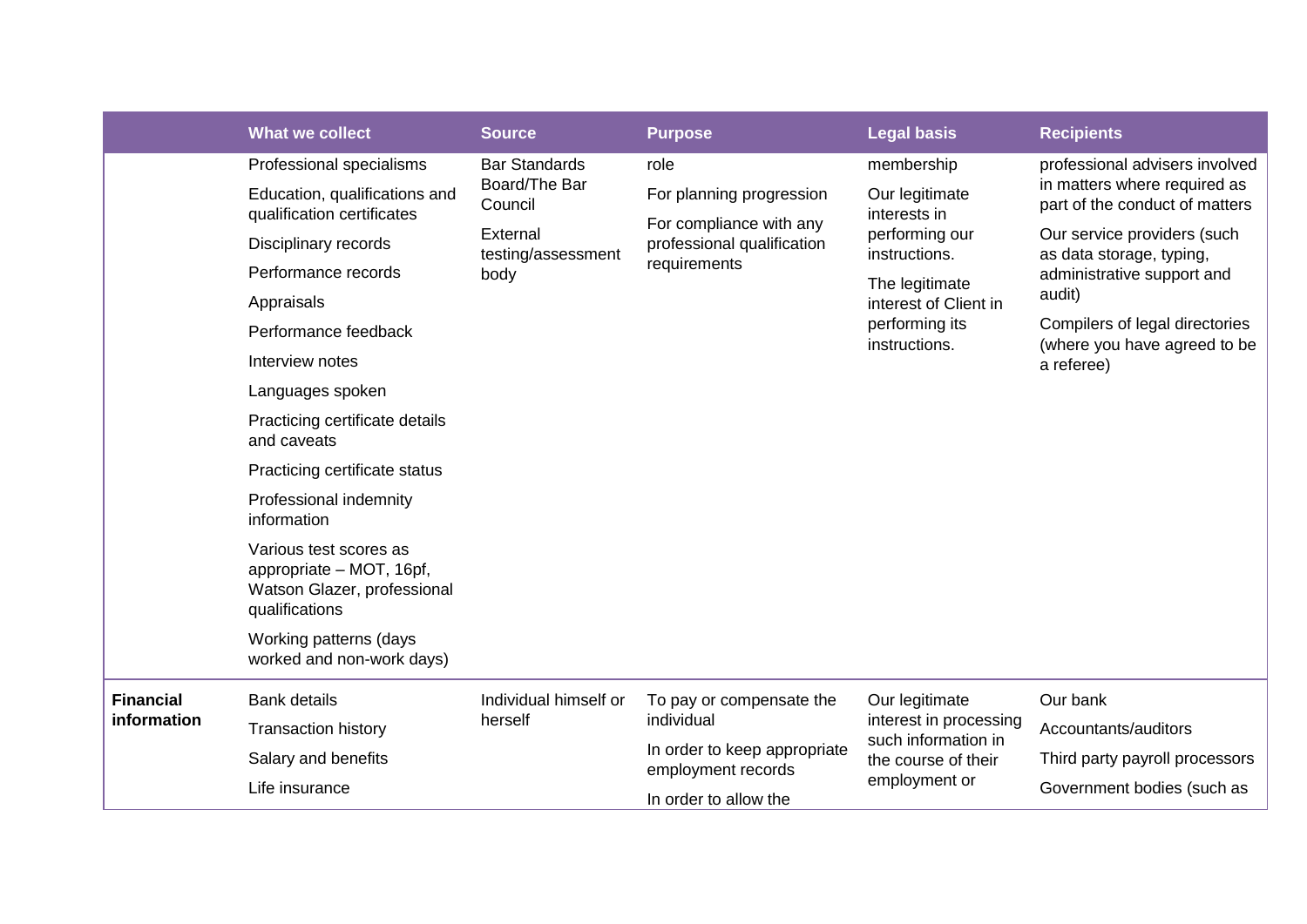|                           | <b>What we collect</b>                                                                                                   | <b>Source</b>                    | <b>Purpose</b>                                                               | <b>Legal basis</b>                                                                                                                                             | <b>Recipients</b>                                                                                           |
|---------------------------|--------------------------------------------------------------------------------------------------------------------------|----------------------------------|------------------------------------------------------------------------------|----------------------------------------------------------------------------------------------------------------------------------------------------------------|-------------------------------------------------------------------------------------------------------------|
|                           | individual to receive<br>Statement of wishes - death<br>in service                                                       | pension and other benefits       | membership<br>The individual's                                               | HMRC)                                                                                                                                                          |                                                                                                             |
|                           | Pension<br>Tax-related information                                                                                       |                                  | In order to allow nominated<br>family members or<br>beneficiaries to receive | legitimate interest in<br>being paid as an<br>employee or<br>membership                                                                                        |                                                                                                             |
|                           | National Insurance number                                                                                                |                                  | benefits or insurance funds                                                  |                                                                                                                                                                |                                                                                                             |
|                           | Payroll documentation - P45 /<br>P60 / P11D                                                                              |                                  |                                                                              | Consent                                                                                                                                                        |                                                                                                             |
| <b>ID document</b>        | Information contained in or<br>provided to us as part of our<br>recruitment or take on<br>process. This includes details | Individual himself or<br>herself | For obtaining/verifying                                                      | Our legitimate<br>interest in processing<br>such information in<br>the course of their<br>employment or<br>membership<br>Compliance with a<br>legal obligation | Our bank                                                                                                    |
| information               |                                                                                                                          |                                  | evidence of identity                                                         |                                                                                                                                                                | Government bodies (such as                                                                                  |
|                           |                                                                                                                          |                                  | In order to keep appropriate<br>employment records                           |                                                                                                                                                                | HMRC)<br>UK regulatory and law<br>enforcement bodies, where<br>required of us under UK law<br>or regulation |
|                           | included in copy personal<br>photo and residential ID<br>documents we receive                                            |                                  | In order to confirm that the<br>individual is entitled to work               |                                                                                                                                                                |                                                                                                             |
|                           | Visa documentation (right to                                                                                             |                                  | in the UK                                                                    |                                                                                                                                                                |                                                                                                             |
|                           | work in the UK)                                                                                                          |                                  | Security and prevention of<br>crime                                          |                                                                                                                                                                | Our service providers (such<br>as data storage, typing,<br>administrative support and<br>audit)             |
| <b>Criminal</b><br>record | DBS check (basic disclosure)                                                                                             | Third party service<br>provider  | To satisfy our legal and                                                     | Compliance with a<br>legal obligation<br>Schedule 1, Part<br>$1(1)(1)(a)$ of the Data<br>Protection Act 2018                                                   | Third party service provider                                                                                |
|                           |                                                                                                                          |                                  | regulatory obligations                                                       |                                                                                                                                                                | UK regulatory and law<br>enforcement bodies, where<br>required of us under UK law<br>or regulation          |
|                           |                                                                                                                          |                                  | Security and prevention of<br>crime                                          |                                                                                                                                                                |                                                                                                             |
| Photographic<br>or video  | Images via CCTV, including                                                                                               | Individual himself or            | Security and prevention of                                                   | Our legitimate<br>interest in                                                                                                                                  | Law enforcement authorities                                                                                 |